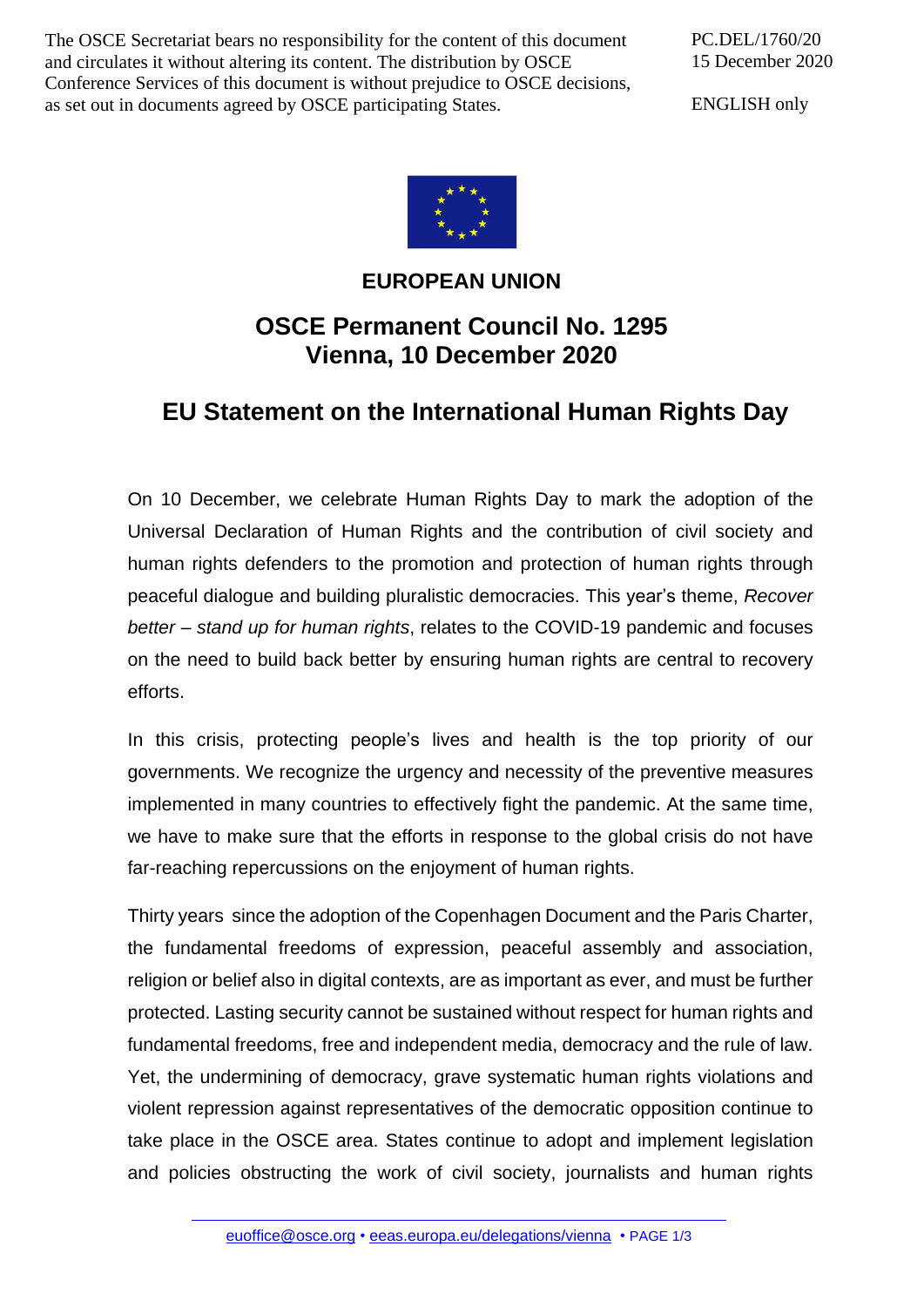defenders, or putting legislative obstacles to the formation and functioning of civil society. These actions have a chilling effect on civil society and on the exercise of fundamental freedoms and run counter to international standards and OSCE commitments.

The series of online events organized by the Civic Solidarity Platform between 7 and 14 December in lieu of the traditional OSCE Parallel Civil Society Conference, addressed, once more, many of these challenges. We reaffirm the importance of continued cooperation with and participation of civil society organizations in OSCE events.

We reaffirm our strong commitment to the promotion and protection of human rights around the world. The establishment of the EU Global Human Rights Sanctions Regime is a landmark initiative to underscore the EU's determination to enhance its role in addressing serious human rights violations and abuses worldwide. Realising the effective enjoyment of human rights by everyone is a strategic goal of the EU. Respect for human dignity, freedom, democracy, equality, the rule of law and respect for human rights are fundamental values of the EU and the EU Common Foreign and Security Policy.

We commend all individuals and organisations that work to ensure that the participating States implement our OSCE commitments on human rights and hold governments to account. We can draw inspiration from human rights defenders, who bravely face pressure, intimidation, reprisals and attacks in many countries, including in the OSCE area. They deserve our recognition and our appreciation. Support for human rights defenders, including women human rights defenders, is at the core of the EU's external human rights policy and one of its major priorities.

The EU welcomes the work of the autonomous institutions ODIHR, HCNM and RFOM in supporting participating States in upholding their human rights commitments. They are major contributors to comprehensive security within the OSCE region. Their work, mandates and institutional independence are essential to the protection and advancement of fundamental freedoms and human rights. We welcome the appointment of Maria Teresa Ribeiro as the RFOM, Kairat Abdrakhmanov as the HCNM and Matteo Mecacci as the Director of ODIHR. We look forward to working with them in their new capacities.